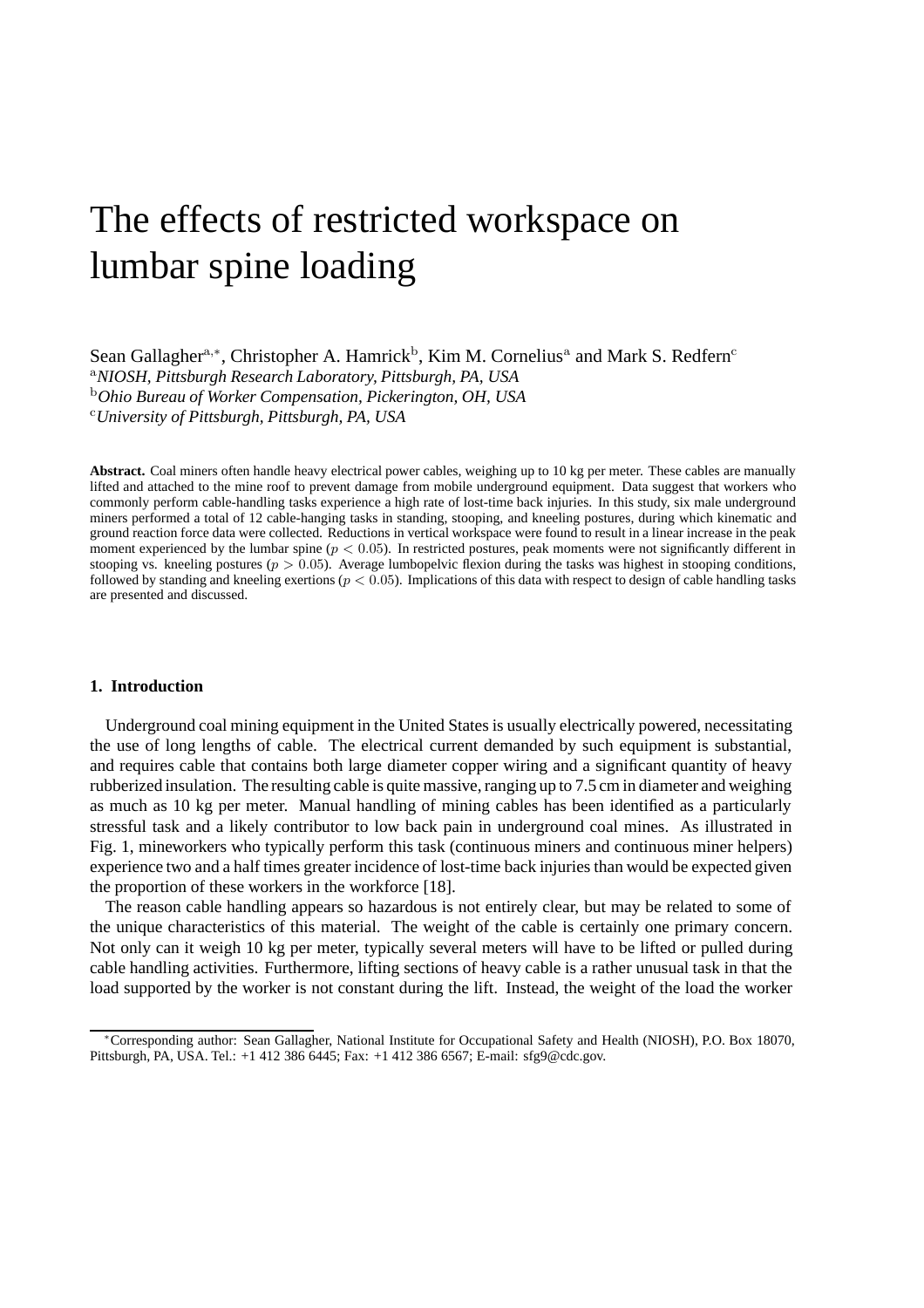

Fig. 1. A comparison of lost-time back injuries to the population of coal miners in specific job categories. Continuous miner operators and their helpers often handle heavy electrical cable and experience two-and-a-half times the rate of lost-time back injuries than would be expected given their percentage of the coal mining workforce [18].

must support continues to increase as the cable is lifted higher. It is possible that the musculoskeletal system may have greater difficulty adapting to the strain associated with a constantly increasing load, as opposed to a constant load (which is the norm for manual lifting tasks). This cable is also flexible, making control of the load more difficult as compared to a rigid container.

Matters may be further complicated in the underground mining environment, where these cables may become caked with mud and/or lifted while the cable is under tension. Each of these factors may add significantly to the force requirements of the task. Finally, in the underground coal environment, constraints in vertical workspace may require workers to handle this heavy material in unusual or restricted postures, such as kneeling or standing in severe trunk flexion [7]. It is known that work in constrained postures can significantly impact strength capabilities and lifting capacity, ranging from 10–50% depending on the severity of the space restriction [3,6,8,10,20]. Recent studies have further indicated that vertical space constraints result in a linear increase in flexion of the lumbar spine and a tendency towards kyphosis [5], which would suggest in increased risk of low back pain [17].

As a result of the high incidence of lost-time back injuries associated with cable handling tasks, and some of the unique characteristics associated with mining cable, it was thought important to gain a better understanding of the biomechanics associated with handling this material. This paper describes the results of a study analyzing the kinematics and kinetics associated with a mine cable lifting and hanging task.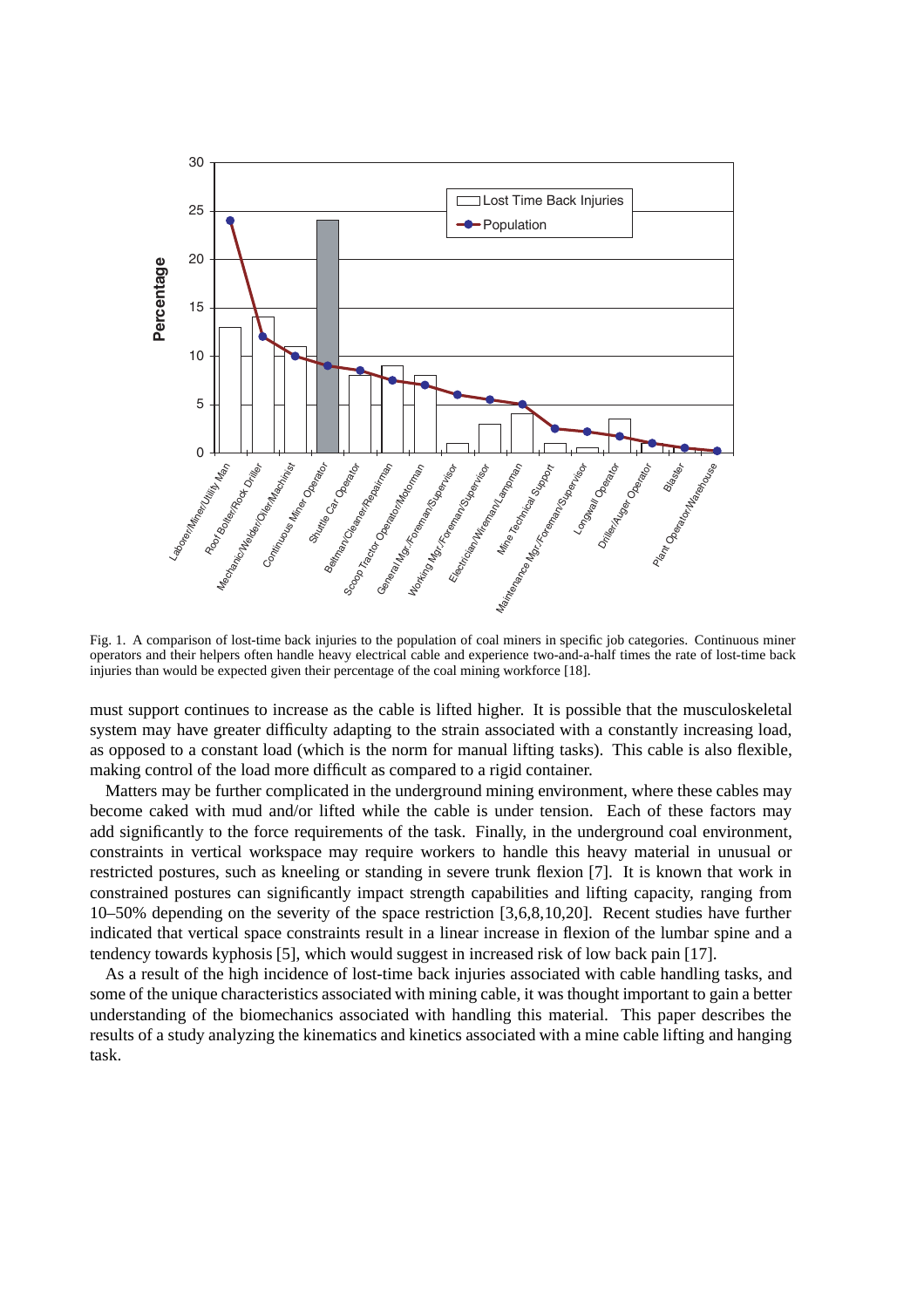## **2. Method**

## *2.1. Subjects*

Subjects in this study were six healthy males with coal mining and cable handling experience. The subjects averaged 42 years of age  $(\pm 2 \text{ SD})$ , 172 cm in height  $(\pm 3 \text{ SD})$ , and weighed an average of 83 kg  $(\pm 14$  SD). Procedures in this study were reviewed and approved by US Bureau of Mines Human Subjects Review Board. Subjects were paid (\$20/hr) for their participation and operated under terms of informed consent. Each subject received a thorough medical screening, including a graded exercise tolerance stress test, prior to participation.

## *2.2. Experimental design*

The study consisted of a series of twelve lifting tasks, which were combinations of posture, vertical space restrictions, and method of attaching the cable to a simulated mine roof. The posture/vertical space restrictions consisted of the following: kneeling under 1.2 m roof, kneeling under 1.5 m roof, stooping under a 1.2 m roof, stooping under a 1.5 m roof, standing under 1.8 m roof and standing under 2.1 m roof. In each of these posture/space restriction conditions, two common methods of attaching the cable to the ceiling were evaluated (hanging it on a hook versus tying baling wire around the cable). Each subject completed all twelve lifting conditions, the order of which was randomized within subjects. A priori orthogonal contrasts were established to test for differences among the conditions. As planned tests, each contrast was evaluated at  $\alpha = 0.05$  using the t statistic [11].

## *2.3. Materials*

## *2.3.1. Experimental task*

The experimental task consisted of having the subject lift the center portion of an 8 meter length of mine cable from the floor to an adjustable mine roof, and either hang the cable on a hook or twist a wire around the cable to affix it to the simulated mine roof. Figure 2 illustrates subjects performing the criterion task in standing, stooping and kneeling postures. Vertical space constraints were controlled by a plywood roof, which could be adjusted to the desired height.

The cable used in the study was 0.05 m in diameter (weight: 7.5 kg per meter), a typical size for cable used to power continuous mining machines in underground coal mines. The cable was placed approximately 30 cm in front of the subject's feet (or knees) prior to each lift. A static analysis of the change in load resulting from increasing cable height was performed by hanging the center of the cable from a load cell that was gradually raised from ground level to a height of approximately 1.9 m. Figure 3 shows the linear increase in force required to support the cable as the height of the center of the cable was increased.

## *2.3.2. Kinematics*

Kinematic data were collected using a three-dimensional motion analysis system (the Ariel Performance Analysis System<sup>1</sup> [4]). Reflective markers were placed on 21 anatomical locations on the subject, and five video cameras were used to record the motion data, which were later digitized at 60 Hz. Threedimensional marker coordinates were obtained using a discrete linear transformation. Markers were

<sup>&</sup>lt;sup>1</sup>Reference to specific products does not imply endorsement by the National Institute for Occupational Safety and Health.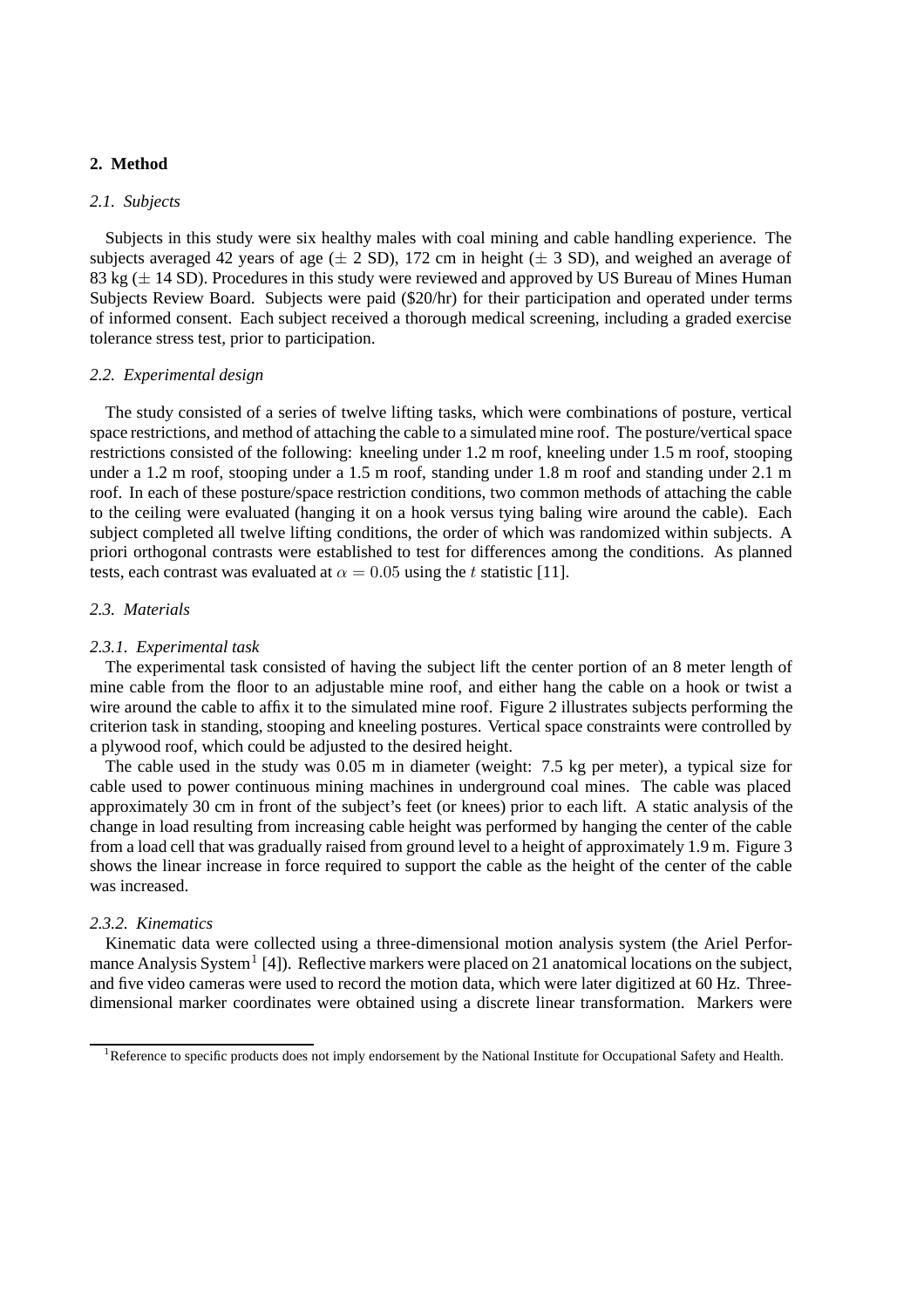

Fig. 2. Subjects performing cable-hanging tasks in (A) standing, (B) stooping, and (C) kneeling postures.



Fig. 3. Relationship between the height of the center of the cable and the measured static load. The higher the cable is lifted, the greater the load experienced by the cable handler.

placed bilaterally on the skin's surface above the following anatomical landmarks: head of the fifth metatarsal, lateral malleolus, head of the fibula, greater trochanter, center of the third metacarpal, head of the radius, and cranial surface of the acromion. Additional markers were placed on the top of the head, spinous processes of C7, T12, and L5, the left anterior superior iliac spine (ASIS), as well as the midpoint between the L5 spinous process and the left ASIS to help establish the plane of the pelvis. Figure 4 illustrates the positioning of markers in the sagittal plane.

### *2.3.3. Kinetics*

Two force platforms (AMTI Model Numbers OR6-5-1 and OR6-6-1 [4]) were used to measure ground reaction forces during the cable lifting tasks. This data was collected via a computer using an analog-todigital data collection board at a frequency of 100 Hz. Force vectors in each direction were obtained by summing the force vectors from the two plates.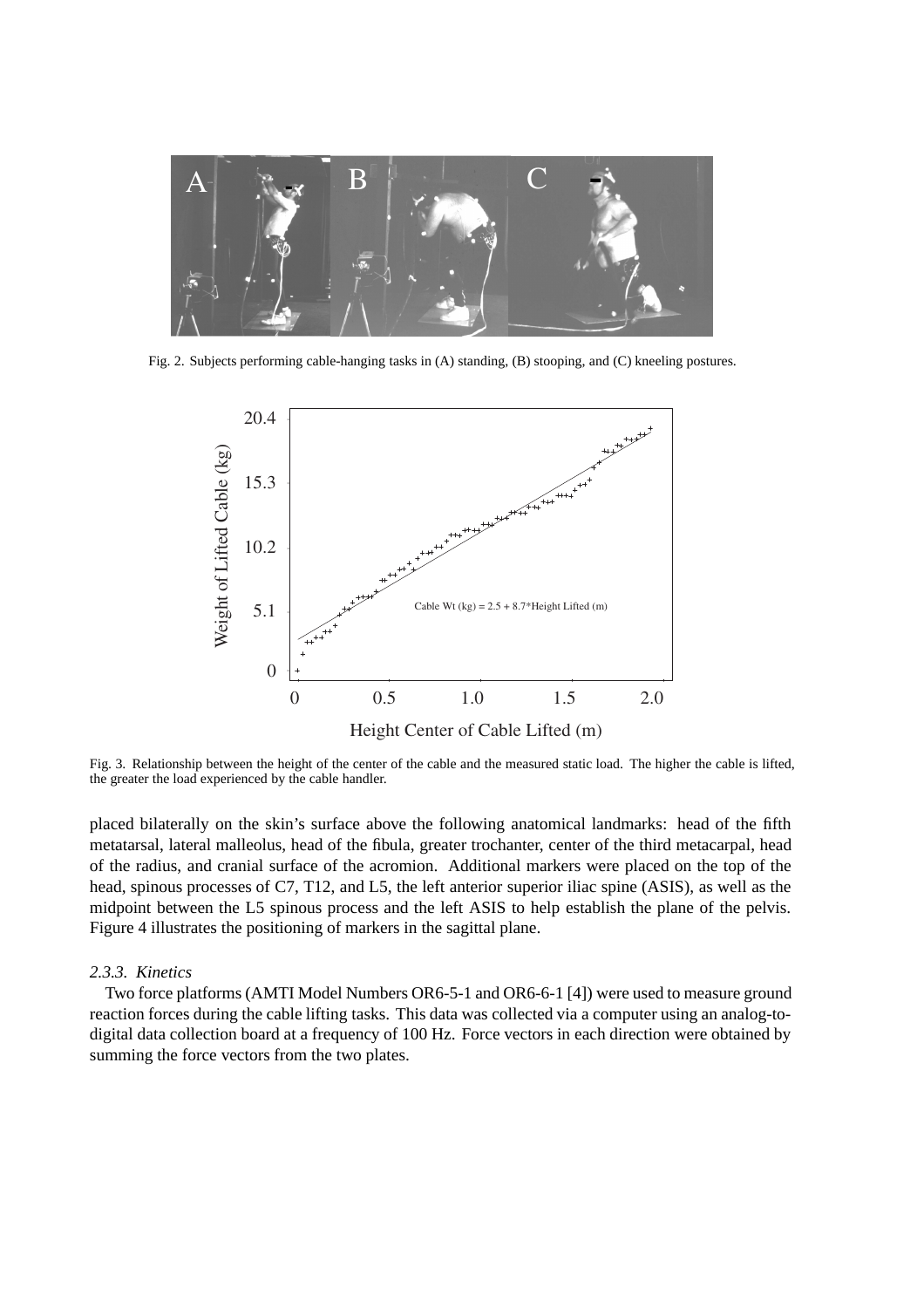

Fig. 4. Marker locations in the sagittal plane.

## *2.4. Procedure*

On the day of the experiment, the subject entered the lab and was prepared for the study. Preparation consisted of attaching the reflective markers. During the performance of standing and stooping tasks, the subject stood with one foot on either force plate. For kneeling tests, the subject was situated with his knees on one force plate and feet on the other. Thus, standing and kneeling tests were performed facing different directions. However, during the data analysis the kneeling axes were transformed so that the positive Y axis constituted the direction the subject was facing, the X axis was positive to the subject's left, and the Z axis was positive downwards, just as in standing/stooping tests.

Data were collected for a period of 7 seconds during cable hanging tasks using a hook. Fifteen seconds of data collection were required for cable tying trials. Investigators were able to monitor the quality of the data collected immediately after the trial, and trials were repeated if there were any indication of problems in the data collection process.

#### *2.5. Data analysis*

Video data were digitized using the three-dimensional Ariel Performance Analysis System (APAS). Custom software was developed to allow data from one side of the body (using one set of cameras) to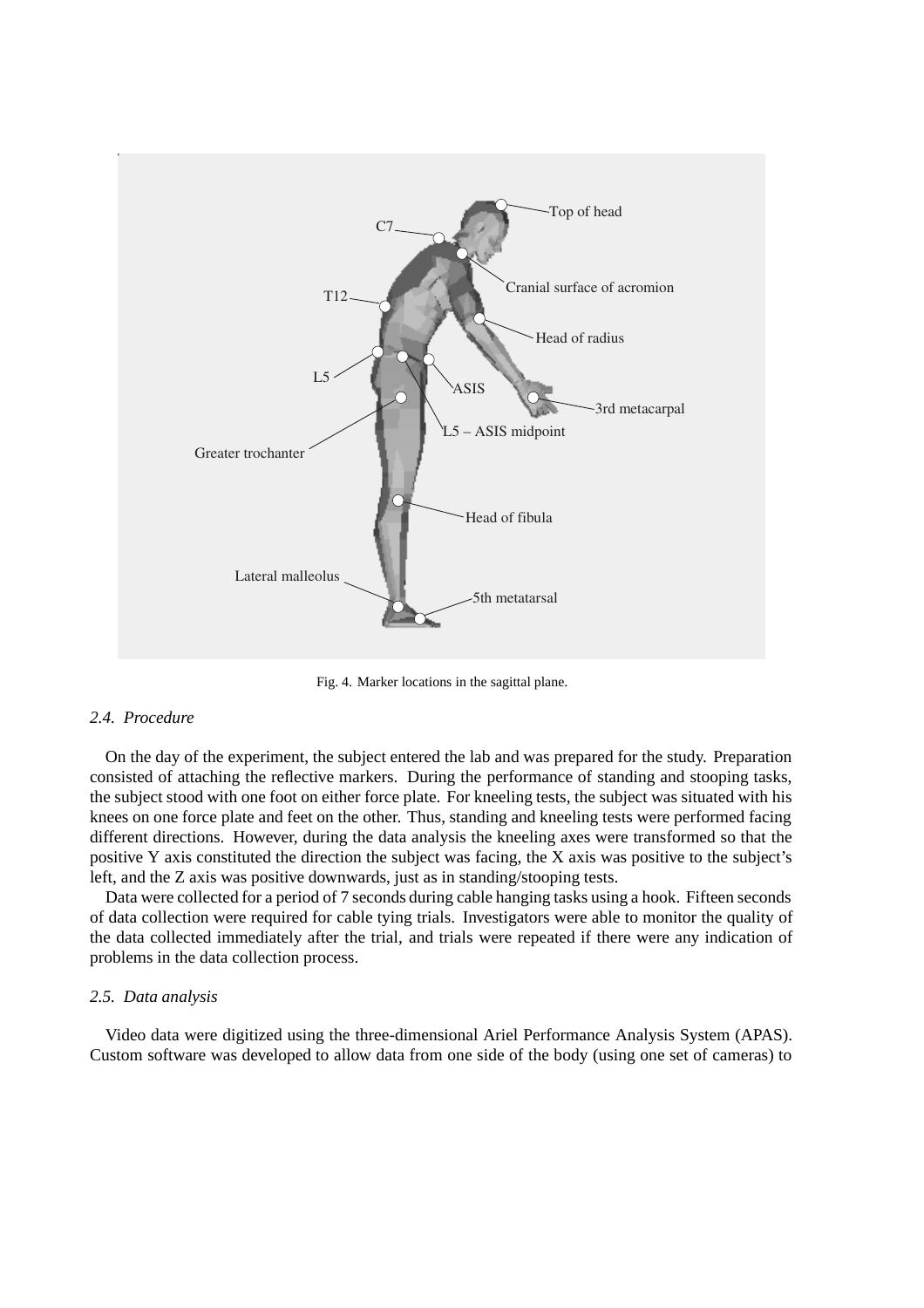be merged with that from the other side of the body (using another set of cameras) in a single 3D file. This facilitated the digitizing process; however, even with this improvement markers sometimes became obscured and estimation techniques were used in the digitizing process. After merging, the raw data was smoothed and placed into a spreadsheet for further analysis.

Joint moments were determined by combining the kinematic data with the force plate data. The lumbosacral moment was determined by taking the overall sagittal moment about L5-S1, and subtracting out the moment contribution of the lower limb segments, using body mass segment data developed by Dempster [2], as tabled by Chaffin et al. [1]. The location of L5-S1 was estimated from pelvic landmarks using a technique developed by the United States Army [19].

The equation used to calculate the sagittal moment about L5-S1 is shown in the equation below:

$$
Mx_{L5-S1} = (y_{fp1} - y_{L5-S1}) * f z_{fp1} + (y_{fp2} - y_{L5-S1}) * f z_{fp2} - (z_{L5-S1} * f y_{fp1})
$$

$$
- (z_{L5-S1} * f y_{fp2}) - M x_{l.thigh} - M x_{l.calf} - M x_{l.foot} - M x_{r.thigh}
$$

$$
- M x_{r.calf} - M x_{r.foot}
$$
 (1)

In this equation, Mx*L*5−*S*<sup>1</sup> is the moment about L5-S1, y*fp* is the location of the center of pressure for force plates 1 or 2 (per subscripts) in the y direction, y*L*5−*S*<sup>1</sup> is the y coordinate of the calculated position of L5-S1, fz*fp* is the measured force in the z axis for force plates 1 or 2 (per subscripts), z*L*5−*S*<sup>1</sup> is the z coordinate of L5-S1,  $f y_{fp}$  is the measured force in the y axis from force plate 1 or 2 (per subscripts), and  $Mx_{l.thigh}$ ,  $Mx_{l.calf}$ ,  $Mx_{l.foot}$ ,  $Mx_{r.thigh}$ ,  $Mx_{r.calf}$  and  $Mx_{r.foot}$  are moments about the x axis resulting from the weight of segments of the lower extremities.

The sagittal pelvic flexion angle was estimated by analyzing (in the Y-Z plane) the angles formed by markers on the anterior superior iliac spine (ASIS) and on the L5 spinous process and the horizontal axis. Analyzing the marker placed above the L5 spinous process and one placed on the T12 spinous process, also with reference to the horizontal axis, approximated the sagittal lumbar angle. The thoracic angle was defined as the angle formed by the markers on L5, T12, and C7, and the cervical angle by markers on T12, C7, and on the top of the head.. Pelvic and spine flexion angles reported in this paper are expressed in relation to angles obtained when the subject adopted a neutral standing posture. Angles for joints of the extremities were analyzed as absolute. The shoulder angle was defined by C7, acromion, and elbow markers, the elbow defined by acromion, elbow, and hand markers and the knee by hip, knee, and ankle markers.

#### **3. Results**

#### *3.1. Peak lumbar moment*

Table 1 presents the means and standard deviations for peak lumbar moment for each of the experimental conditions. As illustrated in Fig. 5, reductions in vertical workspace significantly increased the moment experienced by the lumbar spine. Two contrasts dealing with this relationship were significant. A contrast comparing unrestricted lifting conditions (ceiling heights greater than or equal to 1.8 m) to those where posture was constrained showed that the peak moment was greater in a restricted vertical space (Contrast =  $-377.9$ ,  $t = -4.09$ ,  $p < 0.01$ ). A comparison of conditions with 1.2 m of vertical space versus those with 1.5 m of vertical space also showed this effect (Contrast = 108.3,  $t = 2.03$ ,  $p < 0.05$ ). The contrast between 1.8 and 2.1 m ceilings showed a similar trend; however, this contrast did not achieve significance.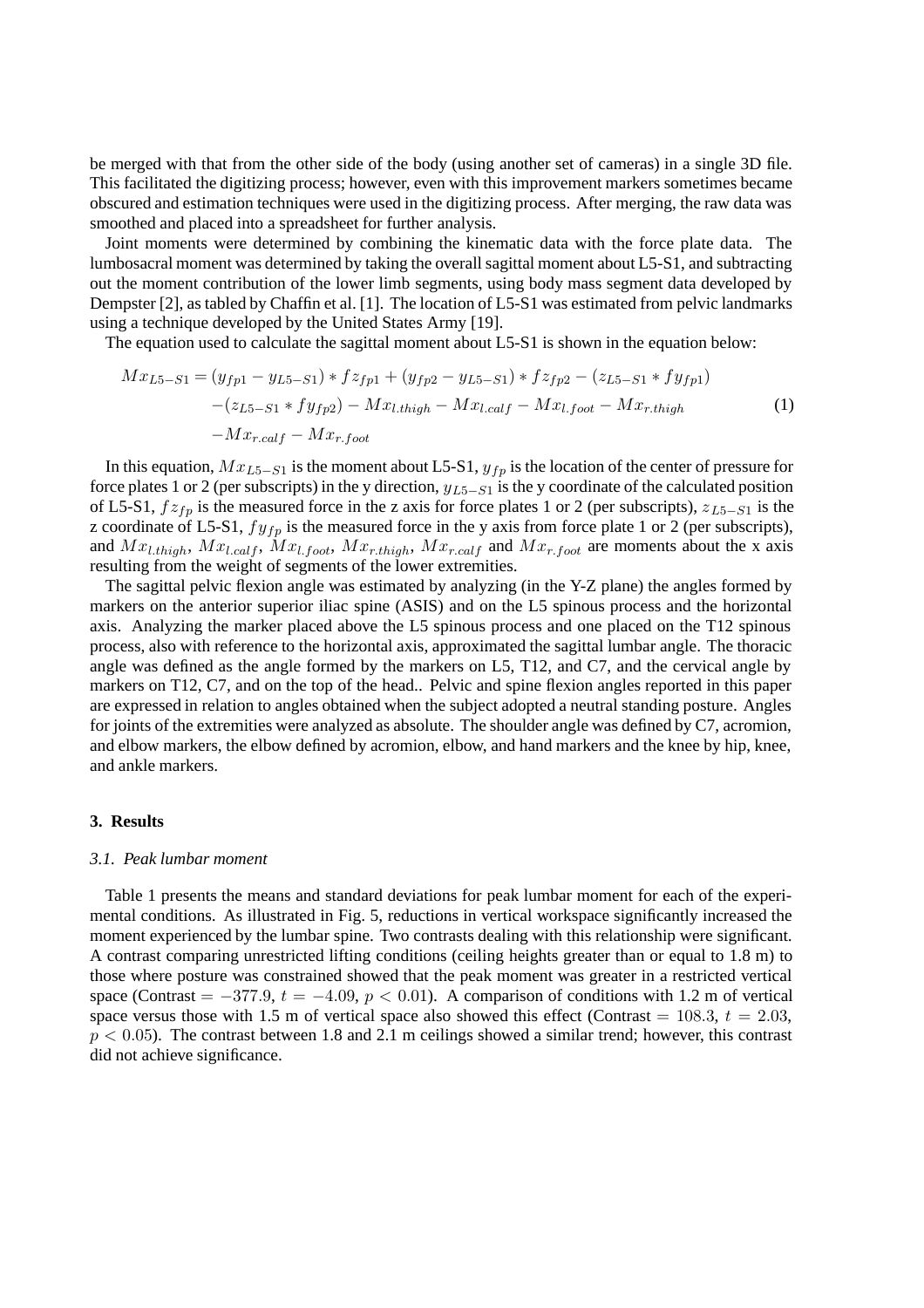| 111111                  |                 |            |                 |            |                  |                 |
|-------------------------|-----------------|------------|-----------------|------------|------------------|-----------------|
|                         | Kneel           |            | Stoop           |            | Stand            |                 |
|                         | $1.2 \text{ m}$ | 1.5 m      | $1.2 \text{ m}$ | 1.5 m      | 1.8 <sub>m</sub> | $2.1 \text{ m}$ |
| Hang Cable on Hook      | 307             | 238        | 263             | 280        | 232              | 204             |
|                         | $(\pm 61)$      | $(\pm 63)$ | $(\pm 62)$      | $(\pm 46)$ | $(\pm 50)$       | $(\pm 63)$      |
| Twist Wire around Cable | 287             | 261        | 315             | 263        | 257              | 201             |
|                         | $(\pm 39)$      | $\pm 66$   | $(+ 77)$        | $(\pm 87)$ | (± 79)           | (± 40)          |

Table 1 Means and standard deviations for peak lumbar moment (Nm) for all experimental conditions



Fig. 5. The relationship between vertical working space and the moment experienced by the lumbar spine.

The contrast comparing kneeling versus stooping postures did not detect any difference in the maximum moment experienced. This result suggests the peak moment does not appear to be related so much to the posture adopted in restricted spaces; instead, it appears predominantly influenced by the amount of vertical space restriction.

Another contrast of interest in this investigation was that comparing hanging the cable on the hook to the method where a wire was used to secure the cable. Tying the cable with a wire generally resulted in higher peak moment values. However, this difference was not statistically significant.

## *3.2. Kinematics*

Table 2 contains data on the mean angle observed for the major joints of the body in the postures studied, as well as the average range of motion observed during the tasks. Of particular concern in this experiment was the effect of restrictions in workspace on the lumbar spine and pelvis, as described in the following sections. However, restrictions in workspace did have some effects on other joints of the body, which will be detailed in at the end of this section.

## *3.2.1. Total lumbopelvic flexion*

Figure 6 presents average lumbopelvic flexion data obtained in this study. The combined flexion of the pelvis and lumbar spine was significantly greater in stooping tasks than when kneeling  $(t = 13.95,$  $p < 0.01$ ); however, the contrast examining standing versus restricted postures was not significant  $(p > 0.05)$ . Total flexion was significantly greater when stooping beneath a 1.2 m ceiling, as opposed to a 1.5 m ceiling ( $t = 2.46$ ,  $p < 0.05$ ). However, a significant interaction between restricted postures and ceiling height was present  $(t = -2.79, p < 0.01)$ . This interaction was apparently driven by the severe flexion present when subjects adopted the stooping posture under the 1.2 m ceiling.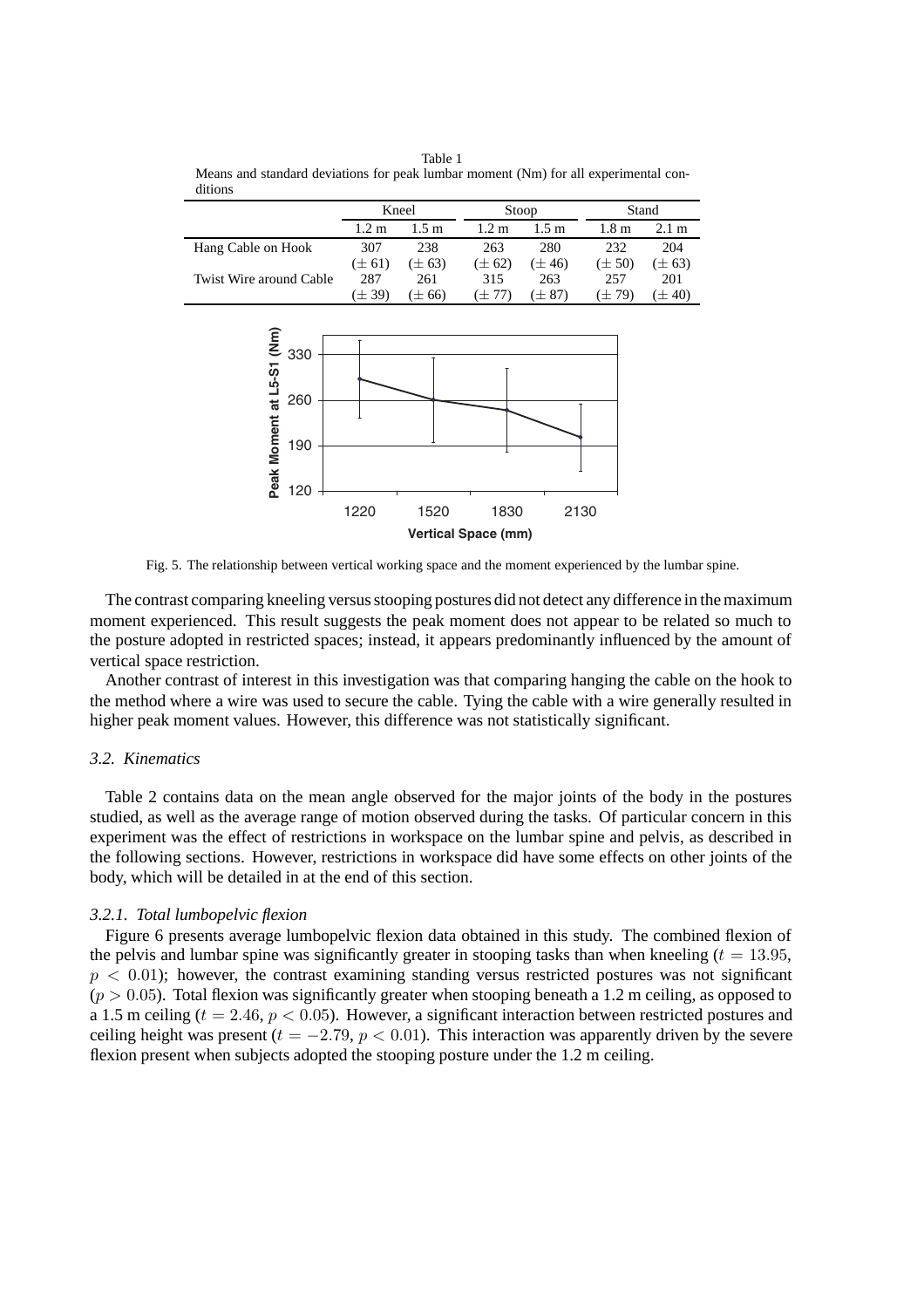| Mean angles and range of motion data of major joints by posture. In each cell, the top number represents          |
|-------------------------------------------------------------------------------------------------------------------|
| the mean angle (in degrees) over all trials, while the bottom number represents the average range of motion       |
| (ROM, in degrees) for that joint over all trials. Values for the pelvis and spine are deviations from the neutral |
| position, others are absolute values                                                                              |

|                 |            |               | 1.2 meter ceiling | 1.5 meter ceiling |               | 1.8 meter ceiling | 2.1 meter ceiling |
|-----------------|------------|---------------|-------------------|-------------------|---------------|-------------------|-------------------|
|                 |            | Kneel         | Stoop             | Kneel             | Stoop         | Stand             | Stand             |
| Cervical spine  | Mean       | $2^{\circ}$   | $13^{\circ}$      | $5^\circ$         | $10^{\circ}$  | $7^\circ$         | $4^\circ$         |
|                 | <b>ROM</b> | $25^{\circ}$  | $27^\circ$        | $27^\circ$        | $29^\circ$    | $33^\circ$        | $30^\circ$        |
| Thoracic spine. | Mean       | $10^{\circ}$  | $5^\circ$         | $9^\circ$         | $10^{\circ}$  | $10^{\circ}$      | $9^\circ$         |
|                 | <b>ROM</b> | $21^{\circ}$  | $10^{\circ}$      | $28^{\circ}$      | $15^{\circ}$  | $24^{\circ}$      | $23^\circ$        |
| Lumbar spine    | Mean       | $18^{\circ}$  | $44^{\circ}$      | $18^{\circ}$      | $36^{\circ}$  | $30^\circ$        | $34^\circ$        |
|                 | <b>ROM</b> | $22^{\circ}$  | $20^{\circ}$      | $22^{\circ}$      | $26^{\circ}$  | $45^{\circ}$      | $44^{\circ}$      |
| Pelvis          | Mean       | $2^{\circ}$   | $15^{\circ}$      | $4^\circ$         | $13^{\circ}$  | $6^{\circ}$       | $12^{\circ}$      |
|                 | <b>ROM</b> | $13^{\circ}$  | $19^\circ$        | $16^{\circ}$      | $25^{\circ}$  | $27^\circ$        | $27^\circ$        |
| L. Shoulder     | Mean       | $134^\circ$   | $135^\circ$       | $135^\circ$       | $135^\circ$   | $135^\circ$       | $134^\circ$       |
|                 | <b>ROM</b> | $25^{\circ}$  | $31^\circ$        | $26^{\circ}$      | $33^\circ$    | $35^{\circ}$      | $36^{\circ}$      |
| R. Shoulder     | Mean       | $129^\circ$   | $129^\circ$       | $132^\circ$       | $128^\circ$   | $131^\circ$       | $131^\circ$       |
|                 | <b>ROM</b> | $30^\circ$    | $32^{\circ}$      | $40^{\circ}$      | $31^\circ$    | $26^{\circ}$      | $30^\circ$        |
| L. Elbow        | Mean       | $108^\circ$   | $102^{\circ}$     | $109^\circ$       | $108^\circ$   | $112^{\circ}$     | $117^\circ$       |
|                 | <b>ROM</b> | $90^\circ$    | $82^{\circ}$      | $92^{\circ}$      | $91^\circ$    | $92^{\circ}$      | $90^\circ$        |
| R. Elbow        | Mean       | $113^\circ$   | $105^\circ$       | $105^{\circ}$     | $112^{\circ}$ | $117^\circ$       | $117^\circ$       |
|                 | <b>ROM</b> | $100^{\circ}$ | $96^\circ$        | $108^\circ$       | $91^\circ$    | $95^\circ$        | $92^{\circ}$      |
| L. Knee         | Mean       | $39^\circ$    | $124^\circ$       | $45^{\circ}$      | $128^\circ$   | $135^\circ$       | $141^\circ$       |
|                 | <b>ROM</b> | $10^{\circ}$  | $47^\circ$        | $21^{\circ}$      | $64^\circ$    | $73^\circ$        | $59^\circ$        |
| R. Knee         | Mean       | $38^\circ$    | $119^\circ$       | $42^{\circ}$      | $125^\circ$   | $131^\circ$       | $137^\circ$       |
|                 | <b>ROM</b> | $14^{\circ}$  | $47^\circ$        | $22^{\circ}$      | $65^{\circ}$  | $80^{\circ}$      | $64^\circ$        |

## *3.2.2. Lumbar flexion*

Analysis of the average lumbar flexion angles indicated significantly greater flexion in stooping trials than when kneeling ( $t = 14.85$ ,  $p < 0.01$ ). Furthermore, higher flexion angles were evident for lower ceiling heights (Fig. 6). Specifically, conditions involving 1.2 m ceilings generated greater lumbar forward bending than those under 1.5 m ( $t = 3.10, p < 0.01$ ). A contrast testing the interaction of ceiling height and posture was also significant ( $t = -2.55$ ,  $p < 0.05$ ). This contrast pitted stooping under a 1.2 m ceiling and kneeling under a 1.5 m ceiling versus stooping under 1.5 m and kneeling under a 1.2 m ceiling. The significance of this contrast appears driven primarily by the severe flexion experienced when stooping under the lowest ceiling conditions. Finally, in the conditions allowing an erect standing posture to be used, it was found that hanging the cable on a hook resulted in greater average lumbar flexion than when using the wire  $(t = -3.23, p < 0.01)$ . This may be the result of a difference in lifting technique and may also be influenced by the longer lifting period associated with hanging cable using the wire, where a smaller percentage of the total lift time may have been spent in flexion.

## *3.2.3. Pelvic flexion*

Figure 6 also illustrates the average pelvic component of trunk flexion observed in this experiment. As with total lumbopelvic flexion, the contrast examining pelvic flexion in standing versus restricted postures did not result in a significant effect. Stooping did result in higher mean values of pelvic flexion compared with kneeling conditions ( $t = 6.07$ ,  $p < 0.01$ ). In addition, pelvic flexion was found to be significantly higher when performing lifts to 2.1 m than to a 1.8 m lift ( $t = -2.18$ ,  $p < 0.05$ ).

Table 2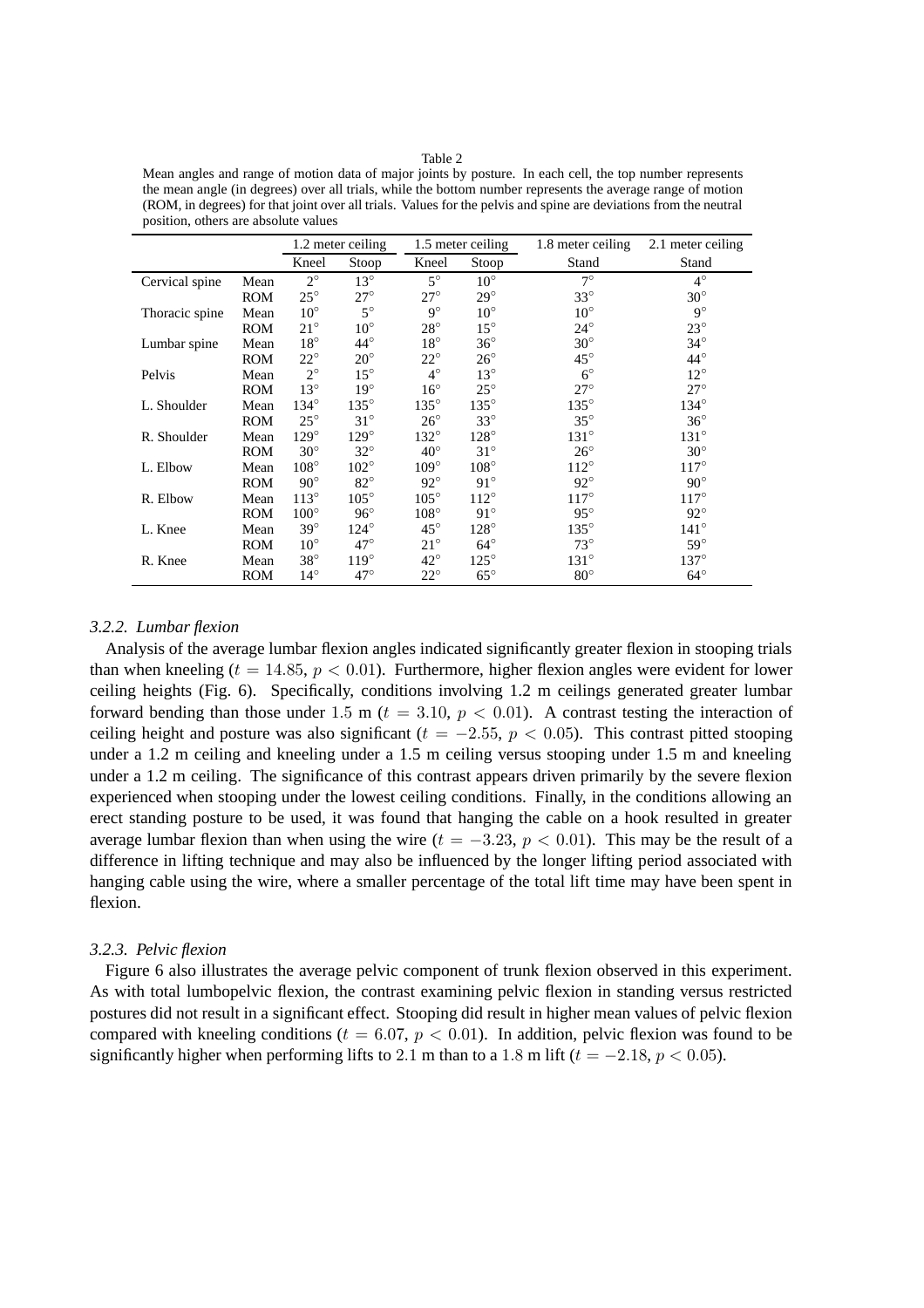

Fig. 6. Average flexion angles for the pelvis, lumbar spine, along with total lumbopelvic flexion for each experimental condition. Experimental conditions presented by posture (Kn = kneeling, Stp = stooping, Std = standing), ceiling height (1.2 m, 1.5 m, 1.8 m, and 2.1 m), and method of cable attachment (Wire = attaching cable with wire, Hook = hanging cable on hook).

#### *3.2.4. Other joints*

The position and range of motion of other body segments were also influenced by restrictions in vertical space (Table 2). The range of motion of the thoracic spine was found to be significantly less in restricted postures than in standing ( $t = 2.96$ ,  $p < 0.01$ ) and less in the stooping posture than when kneeling  $(t = -6.09, p < 0.01)$ . The mean angle of the cervical spine was flexed more in restricted postures ( $t = 3.17$ ,  $p < 0.01$ ), and was greater when stooping vs. kneeling ( $t = -8.40$ ,  $p < 0.01$ ). As expected, the angle of the knees was more flexed and exhibited less range of motion in the kneeling posture  $(p < 0.01)$ . The position and action of the upper limbs seemed less affected by vertical space restrictions. The shoulders exhibited no differences between conditions, while the elbows exhibited only a slightly more extended mean angle in standing as opposed to restricted postures ( $p < 0.01$ ).

## **4. Discussion**

Perhaps the most important contribution of this experiment is the demonstration of a linear increase in the peak L5-S1 moment with decreasing vertical workspace. Somewhat surprisingly, this relationship appears to be independent of the postures adopted in restricted spaces. It is also remarkable that the moment/vertical space relationship occurs in the face of an opposing trend. That is to say, subjects handled more cable (and thus additional weight) as the vertical space increased, yet lower lumbar moments were observed under these conditions. The juxtaposition of these findings suggests that restricted workspaces have a large impact on the spinal loading experienced by workers who must operate under such conditions.

The increased low back moment due to restricted vertical space is easily interpreted when considering postures where the body's weight is supported by the feet. As vertical space diminishes, the trunk is forced to bend forward [5]. Flexion of the trunk will cause the center of mass of the upper body to move anterior with respect to L5-S1, increasing the forward bending moment about this joint [1]. This effect would be seen even in the absence of any load in the hands, and adding a load will only magnify this effect.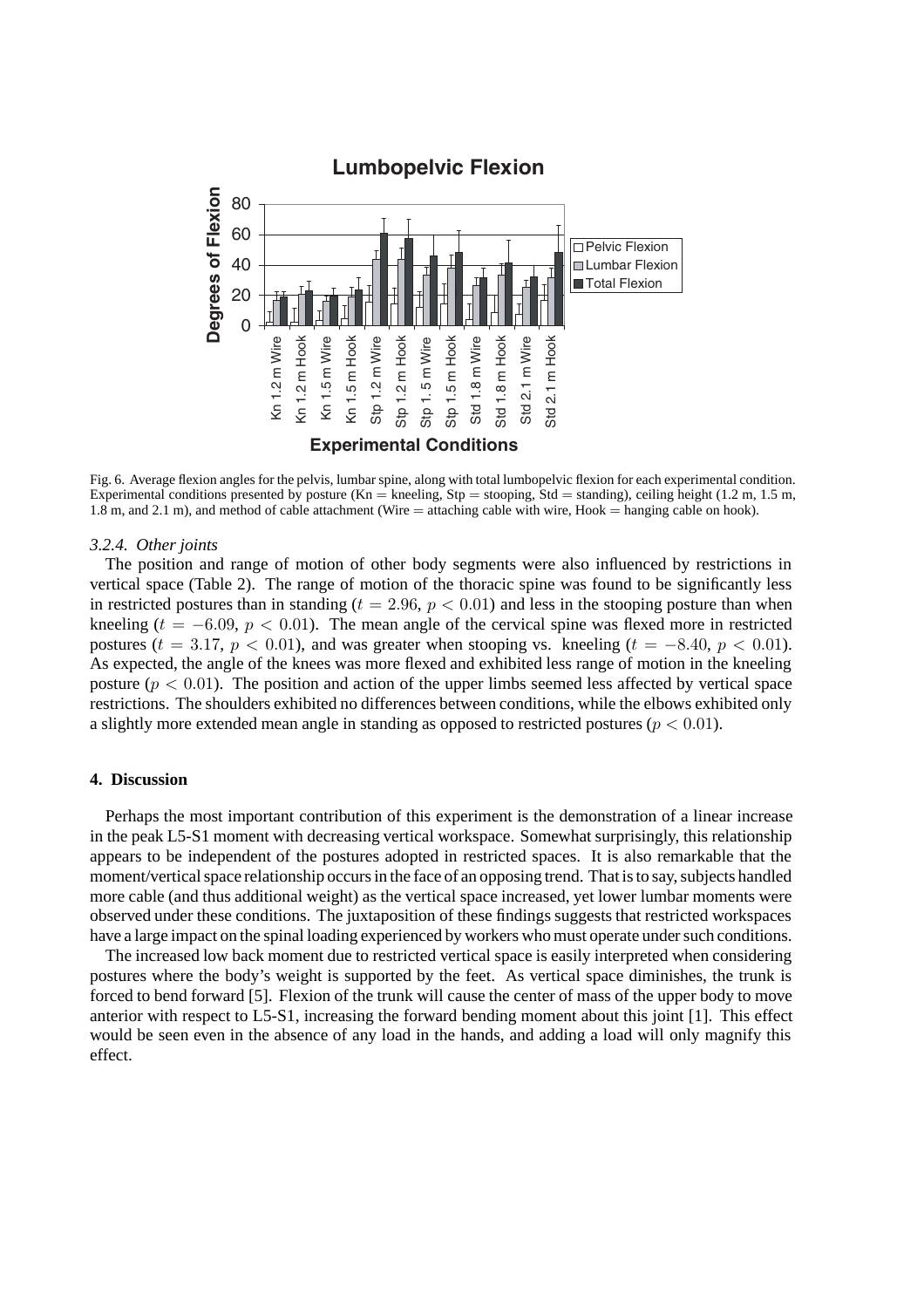Perhaps more surprising was the finding that the maximal low-back moment experienced in kneeling postures was not appreciably different than stooping postures in restricted space. One would think that the kneeling posture, which allows a more erect trunk orientation, would decrease the L5-S1 moment. However, when one examines the technique used by these subjects in kneeling tests, the reason for equivalence in peak moments may become clearer. Subjects in this experiment showed a tendency to remain sitting back on their haunches, keeping the bulk of their body weight well behind the fulcrum point at the knees when initiating the lifting task. The subject began by reaching forward, bending the lumbar spine forward, and rocking the hips upward slightly. Once the object was grasped, the hips would rock back and the spine would extend as the object was drawn in and upwards. This technique appears to have certain mechanical advantages; however, the horizontal distance from L5-S1 to the load at the beginning of the lift remains quite substantial (and much greater than in the stooping posture). In addition to this, the body has a lower strength capacity in the kneeling posture [8,9,20], which may result in the subject attempting to impart greater acceleration to the load at the beginning of the lift. The combination of increased horizontal distance from L5-S1 to the load and the desire to impart an increased initial acceleration to the load when kneeling may well explain the similar peak moments in stooping and kneeling postures.

While the peak moments are equivalent in stooping and kneeling postures, it should be recognized that this does not necessarily mean that these postures entail an equivalent risk of injury to the low back. As discussed in recent papers by McGill and colleagues [14–16], tissue loading on the spine may be altered significantly as the pelvis and spine adopt different orientations. For example, when the lumbar spine is fully flexed to the point where the flexion silence phenomenon occurs, reliance on the interspinous ligaments for spinal support appears to greatly increase anterior shear forces acting on the spine. These authors suggest that increased shear forces may result in injury to strained posterior tissues, the facet joints, or the neural arch. It should be quite clear that the stooping postures in this study present such a situation. However, it should be noted that in both standing and kneeling postures, a high degree of lumbar flexion was often observed when subjects bent the trunk forward to reach the load. The difference between these postures and the stooping position was that re-extension of the spine was permitted in the standing and kneeling postures, but prohibited when stooping. As a result, the stooping posture allowed a much longer duration of exposure to potentially damaging shear forces, without benefit of the relief provided as the paraspinal muscles re-establish control during the extension maneuver.

A further point should be made regarding the peak moments observed in this study. No matter what posture was adopted or what the vertical space restrictions were, the moments observed were always quite high. If one compares the moments observed here to data reported by Marras et al. [13] from a large epidemiological study, one finds that they all exceed the maximum moments associated with the group having low risk of low back disorders, and some of the moments (especially in restricted spaces) exceed the maximums observed in the group with high probability of low back disorders. The injury data presented in Fig. 1 also testifies to the high lumbar load experienced in cable handling, and suggests the need to evaluate mechanical assists or other solutions so that mine workers can avoid exposure to this hazardous task.

Analysis of the kinematics of lumbopelvic flexion in standing, stooping, and kneeling postures uncover some interesting discussion points regarding the adaptations made by the body when lifting in confined workspaces. Other than the obvious difference in knee kinematics in the kneeling posture, the effects of the restriction appear to predominantly affect the spine, though in different manners in stooping vs. kneeling postures. Results from this study showed that stooping results in the greatest pelvic and lumbar flexion, followed by the standing position, with kneeling resulting in the least trunk flexion.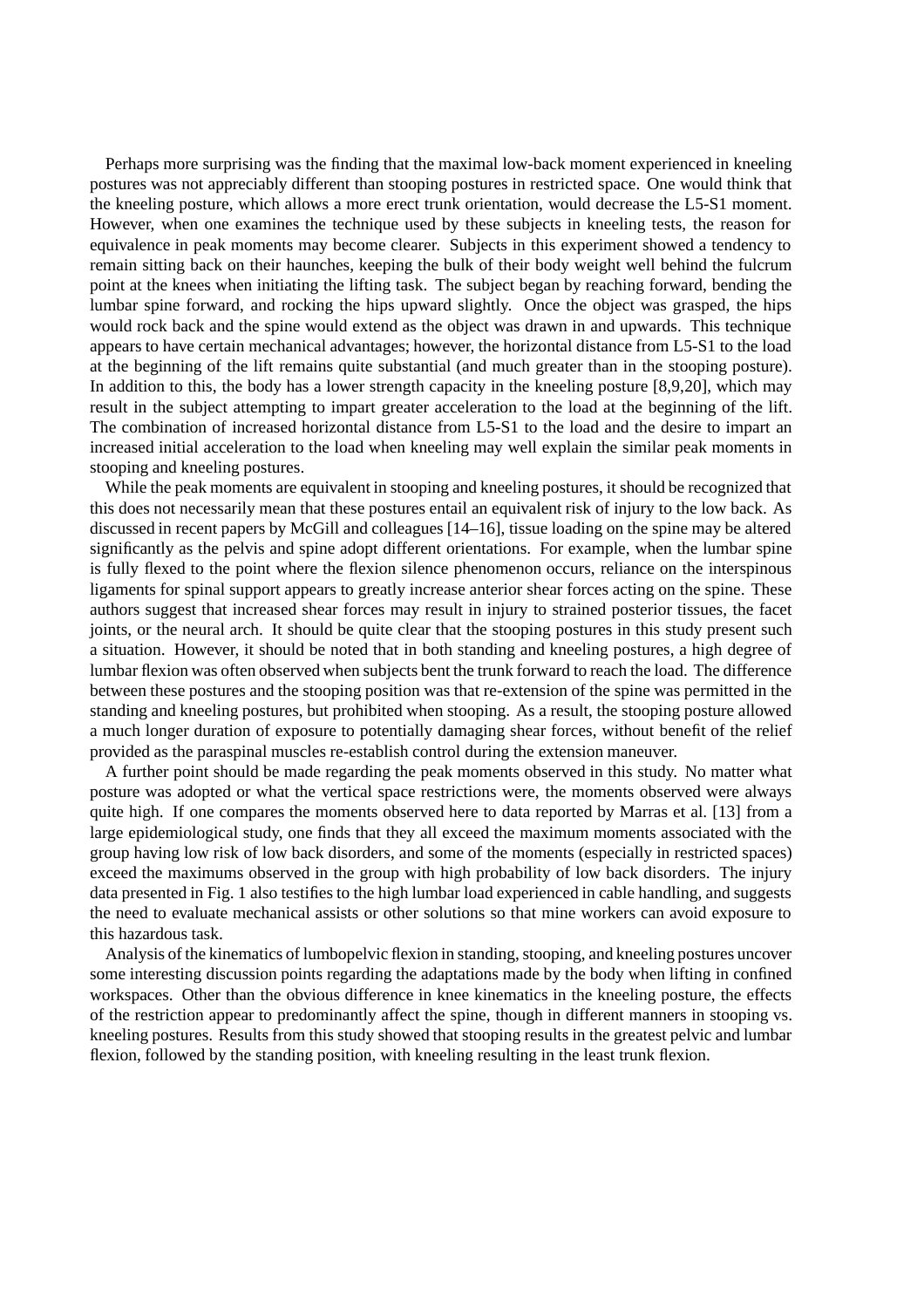There may be several reasons for the lower flexion values in the kneeling posture. One of these certainly has to do with the fact that less bending is required to reach an object on the floor in this posture than when standing on one's feet. However, there may be additional factors that work to limit flexion in this posture, particularly when one looks at pelvic flexion. In the kneeling posture, pelvic flexion was quite low in comparison with the standing neutral posture. In many trials, subjects actually exhibited negative angles (i.e., pelvic extension) when compared with the standing neutral position. This result may be in response to the fact that while the pelvis remains fairly level with respect to a standing neutral posture, the amount of pelvic flexion required to obtain this position in the kneeling posture is quite significant. The more horizontal positioning of the femur in a "seated" kneeling posture requires full pelvic flexion in order for the pelvis to achieve an upright position. There may have been a natural tendency for the pelvis to rock backwards out of full pelvic flexion, which may explain why a slight amount of extension (with respect to standing neutral postures) was sometimes observed. In addition, the large base of support in the kneeling posture may allow the subject to open up the pelvic angle to move the upper body center of gravity in a posterior direction, while still maintaining the center of gravity over the base of support. The fact that the hips remain flexed throughout the exercise may limit the role of the powerful pelvic extensors during lifts in kneeling posture. This may help explain results of prior studies, which have disclosed decreased lifting capacity [8] and trunk strength [6] in the kneeling position. In addition, the severe pelvic flexion may force increased reliance on the extensor muscles of lumbar spine to provide the extension necessary to accomplish a lifting task.

In the non-kneeling postures, the expected trend was to find that limitations in ceiling height would increase the average lumbopelvic flexion, and indeed such a trend was apparent in this analysis. The 1.2-meter ceiling required full flexion of the pelvis and lumbar spine; however, when the ceiling was raised, the average flexion of both structures became less severe. It should be noted that lifting the cable from the floor in a standing position did require substantial lumbopelvic flexion for a portion of the lift. However, when the ceiling did not inhibit the extension motion, the pelvis and lumbar spine did not have to maintain a flexed position during the entire lifting task, as was the case in stoop lifting.

## **5. Conclusions**

Based upon the results of this study, the following conclusions are drawn:

- 1. Decreasing vertical workspace results in a monotonic increase in the peak moment experienced by the lumbar spine during lifting tasks. In restricted spaces, the adoption of a kneeling as opposed to a stooping posture did not affect the peak moment experienced by the subject.
- 2. Analysis of the kinematics of the lumbar spine and pelvis indicates that stooping entailed the greatest amounts of lumbopelvic flexion, followed by the standing and kneeling postures. The higher average degree of flexion when stooping compared to the other postures was primarily the result of the inability to re-extend the pelvis and lumbar spine in this posture.
- 3. The lumbar spine was found to be near the end-range of motion in the performance of stooping lifts, potentially relying on the interspinous ligaments that may result in potentially damaging shear forces on the lumbar spine.
- 4. Increased biomechanical loading may be an inherent aspect of working in confined vertical workspaces. Increased effort should be given to the development of mechanical-assist devices to perform lifting tasks under such environmental constraints.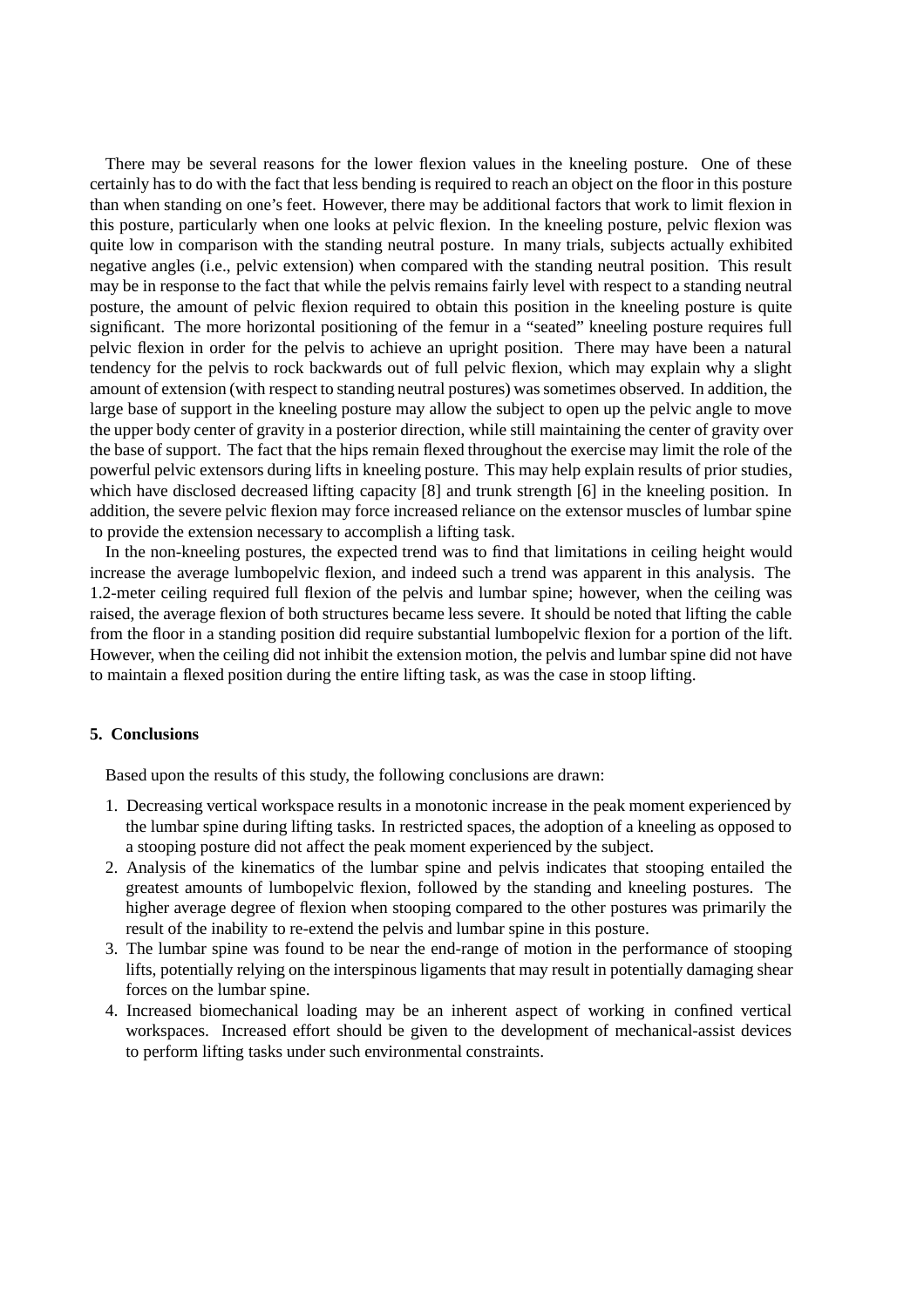#### **6. Recommendations**

Results of this study cannot be encouraging for those attempting to decrease back injury risk for workers who must work in confined vertical spaces. The data essentially suggest that increased low back loading is indigenous to such an environment, even when performing less strenuous lifting tasks. However, perhaps a few recommendations can be culled from the results of this study to help reduce injury risk. One clear need is the consideration of new methods of cable management and the development of mechanical-assist devices that can be used to assist cable handling in restricted spaces. Some mining companies have developed devices that appear promising in reducing the need to manually handle cable. One example is a cable sled consisting of a sled on which the cable is stored along with a pulley on a stanchion. When the sled is pulled (via mechanical means), the cable will be forced to ride up over the pulley. This eliminates the need for the worker to lift the cable and allows easy attachment to the mine roof, at least under some circumstances. However, many challenges remain with respect to reducing the physical demands associated with manual cable handling in underground mines.

Providing a recommendation as to a preferred posture to use in restricted vertical workspaces is not as easy as one might imagine. Neither stooping nor kneeling is a particularly palatable alternative. The stooping posture would seem to put the spine in a vulnerable position; however, this position is one where considerable strength is available to accomplish a lifting task. Adoption of the kneeling posture puts the worker at a mobility disadvantage, and reduced strength capacity in this posture will require the worker to operate at a higher percentage of maximum capacity. This may induce the worker to use a rapid initial acceleration of the load to accomplish a heavy lifting task, which may also be hazardous to the low back. Furthermore, neither posture demonstrated a clear-cut advantage in terms of reducing the peak low-back moment in this study. Nonetheless, if pushed to provide a recommendation, the kneeling posture would probably have to be preferred, due to the high shear forces experienced by the spine in the stooping position. Whenever possible, however, loads should be designed in accordance with the 13–20% reduction in lifting capacity when the kneeling posture is used [9]. If the strength demands of a task dictate that a stooping posture be used in a constrained environment, it is important for the worker to avoid the end range of lumbar flexion during the lift. Maintaining some lordosis in the lumbar spine may help to decrease potentially damaging shear forces [14].

## **Acknowledgements**

The authors would like to acknowledge the assistance of the United Mine Workers of America for their assistance in obtaining participants for this study. In addition, the authors would like to acknowledge the assistance of George Fischer, Mary Ellen Nelson, E.W. Rossi, Fred Turin, Richard Unger, and Paul Sonier for their assistance with this study.

#### **References**

- [1] D.B. Chaffin, G.B.J. Andersson and B.J. Martin, *Occupational Biomechanics,* (Third ed.), John Wiley and Sons, NY, 1999.
- [2] W.T. Dempster, *Space Requirements of the Seated Operator*, WADC-TR-55-159, Aerospace Medical Research Laboratories, Dayton, OH, 1955.
- [3] C.G. Drury, Influence of restricted space on manual materials handling, *Ergonomics* **28** (1985), 167–175.
- [4] C. Ekdahl, G.B. Jarnlo and S.I. Andersson, Standing balance in healthy subjects. Evaluation of a quantitative test battery on a force platform, *Scandinavian Journal of Rehabilitation Medicine* **21** (1989), 187–195.